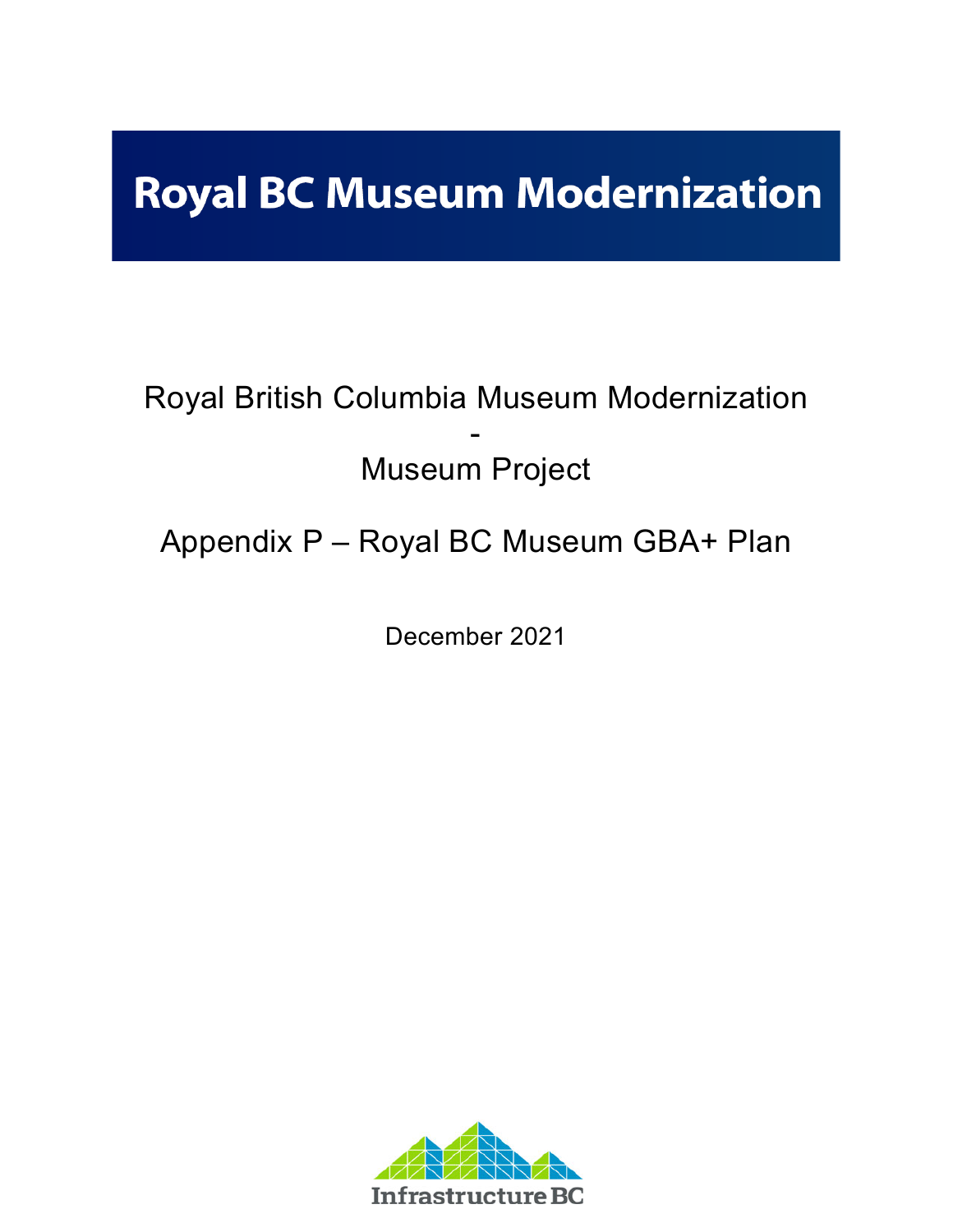### **GBA+ Framework for the Royal BC Museum Modernization Project Museum Project October 21, 2021 v1**

#### Territorial Acknowledgement

The Royal BC Museum is located on the traditional territories of the Lekwungen (Songhees and Xwsepsum Nations). We extend our appreciation for the opportunity to live and learn on this territory.

#### **Contents**

#### **Executive Summary**

#### **1.0 Introduction**

- 1.1 Territorial Acknowledgement
- 1.2 What is an inclusive open museum and archives?
- 1.3 Why is it important to be inclusive?

#### **2.0 The Gender-based Analysis Plus (GBA+) Framework**

- 2.1 What is Gender-based Analysis Plus (GBA+)?
- 2.2 How the GBA+ framework will be applied to the Museum
- 2.3 GBA+ in practice: applying best practices and asking key questions

#### **3.0 Inclusive Co-creation**

- 3.1 Importance of inclusive co-creation processes
- 3.2 Examples of RBCM co-creation
- 3.2 Best practices for inclusive co-creation

#### **4.0 Museum Timeline with GBA+ Evaluation Points**

#### **5.0 Addenda**

- 5.1 Intersectionality Job Aid, Status of Women
- 5.2 Introduction to GBA+ Application by Function, Status of Women
- 5.3 Research Checklist, Status of Women
- 5.4 GBA+ Gender- based Analysis Plus, Province of BC, Gender Equity
- 5.5 Demystifying GBA+ Job Aid, Status of Women
- 5.6 Bibliography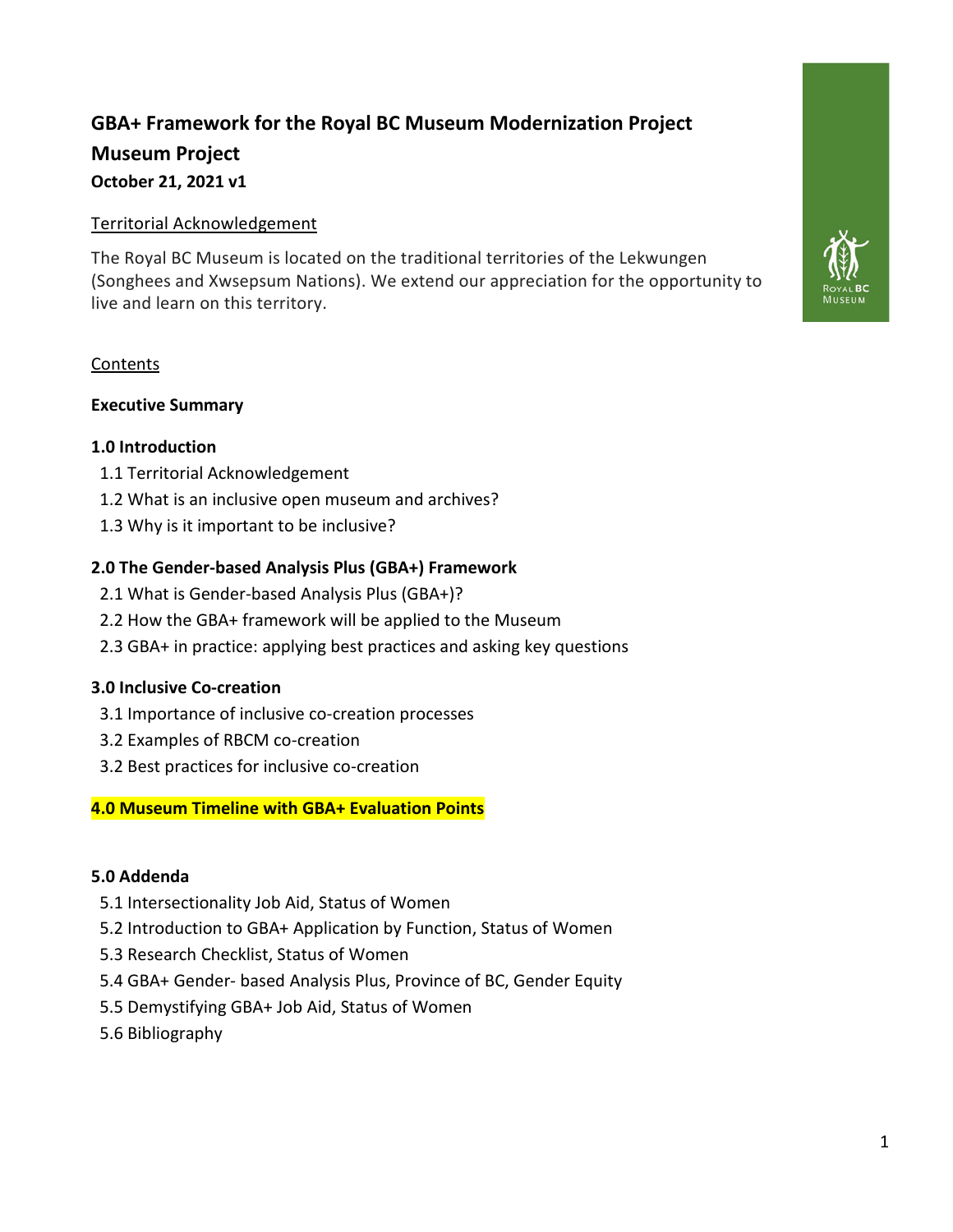#### **Executive Summary**

#### Mission

We are a museum that is accessible to every British Columbian regardless of age, ethnicity or geography.

#### Vision

We envision a province in which all people respect each other and the environment in which they live.

This document represents the plan for the development and official adoption of the GBA+ framework in the construction, development of practice and new narrative development for the Royal BC Museum.

#### **1.0 Introduction**

The Royal British Columbia Museum (RBCM) is an important resource for the people of British Columbia, and nationally and globally for researchers, educators and museum professionals, particularly those with a focus on repatriation. The museum is a regional economic driver and is essential viewing for visitors interested in understanding the cultural and natural history of British Columbia.

The museum was founded in 1886; the archives, in 1894. In 2003, these two organizations joined to become British Columbia's combined provincial museum and archives, collecting artifacts, documents and specimens of British Columbia's natural and human history, safeguarding them for the future and sharing them with the world.

Through research and learning, we have strived to broaden understanding about our province and inspire curiosity and wonder. By exploring our social and environmental history, the Royal BC Museum has advanced new knowledge and understanding of British Columbia, and provided a dynamic forum for discussion and a place for reflection. Our natural history and social history artifacts and records enable us to tell a range of stories: of land and people, of place and movement.

And, like most museums worldwide, our systems are based on colonial foundations and power structures that are no longer acceptable or relevant in an inclusive organization. The GBA + framework supports the museum and archives work to modernize practice, change historical inequity and advance knowledge from many different communities. It provides a mechanism to help us align our practice with our stated values: Accountability, Community, Creativity, Diversity, Partnership and Service. And to ensure the Museum project is undertaken with Inclusivity, Diversity and Equity at the centre.

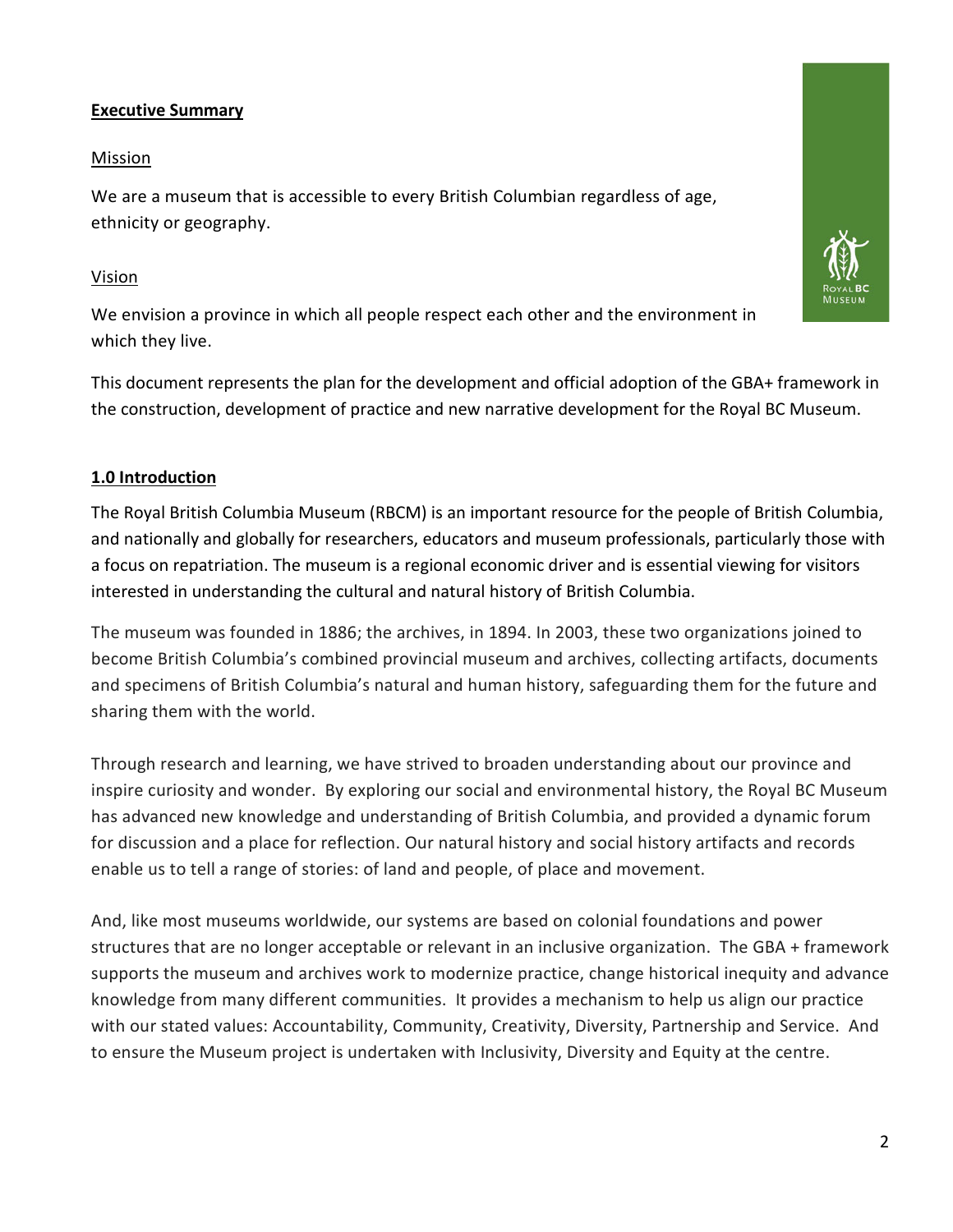The Royal BC Museum GBA+ framework development team included heads of department from Learning, Facilities, Human Resources and Communications. The development of this framework included consultation with the full heads committee, GBA+ data from the Government of Canada, the Government of BC, as well as documentation and research from other cultural and educational organizations and leading equity, diversity and inclusion (EDI) research bodies.

The GBA+ development team benchmarked a number of studies while developing this framework, including:



#### https://access.si.edu/

https://centreforglobalinclusion.org/gdib/ - Global Diversity & Inclusion Benchmarks: Standards for Organizations Around the World

https://humanrights.ca/about/systemic-racism-and-discrimination-review - example of how an institution gained accolades for inclusive practice, then became ironically infamous and then provided a public review that is considered a benchmark for change.

https://www.nytimes.com/2019/09/06/arts/design/disabled-access-wellcome-collection.html

Additionally, the museum has hired an Equity, Diversity and Inclusion (EDI) Consultant, *Alden Habacon, Principal, Inclusive Excellence Strategy Solutions Inc*., to support our work and establish a strong EDI program.

The Museum Functional Program supports a modernized, fit-for-purpose museum and archives, creating an accessible resource for diverse views, ideas and voices. Our strategic direction is to engage with community, honour Indigenous knowledge, and embody cultural awareness. Continued collecting and collections care, utilizing best practices for narrative development, is integral to this strategic priority.

The Museum will support the work of the RBCM archivists, curators, collections managers, conservators, technical staff, learning facilitators and volunteers in collaborating, developing, interpreting and sharing cultural and natural history in a new museum complex. The physical and digital spaces in this building will provide unprecedented approach for communities to share their stories, bring their voices and cocurate exhibits; these programs will include learners of all ages and diverse community groups from the regional municipalities and across the province. Within this new environment, communities will lead in sharing their heritage and their knowledge, working with the RBCM to increase public understanding of how their histories and values have shaped provincial life.

Analyzing the full impacts of the Museum project on the diverse audiences it will serve is imperative to the success of the project. Gender-based Analysis Plus (GBA+) is a tool developed by Status of Women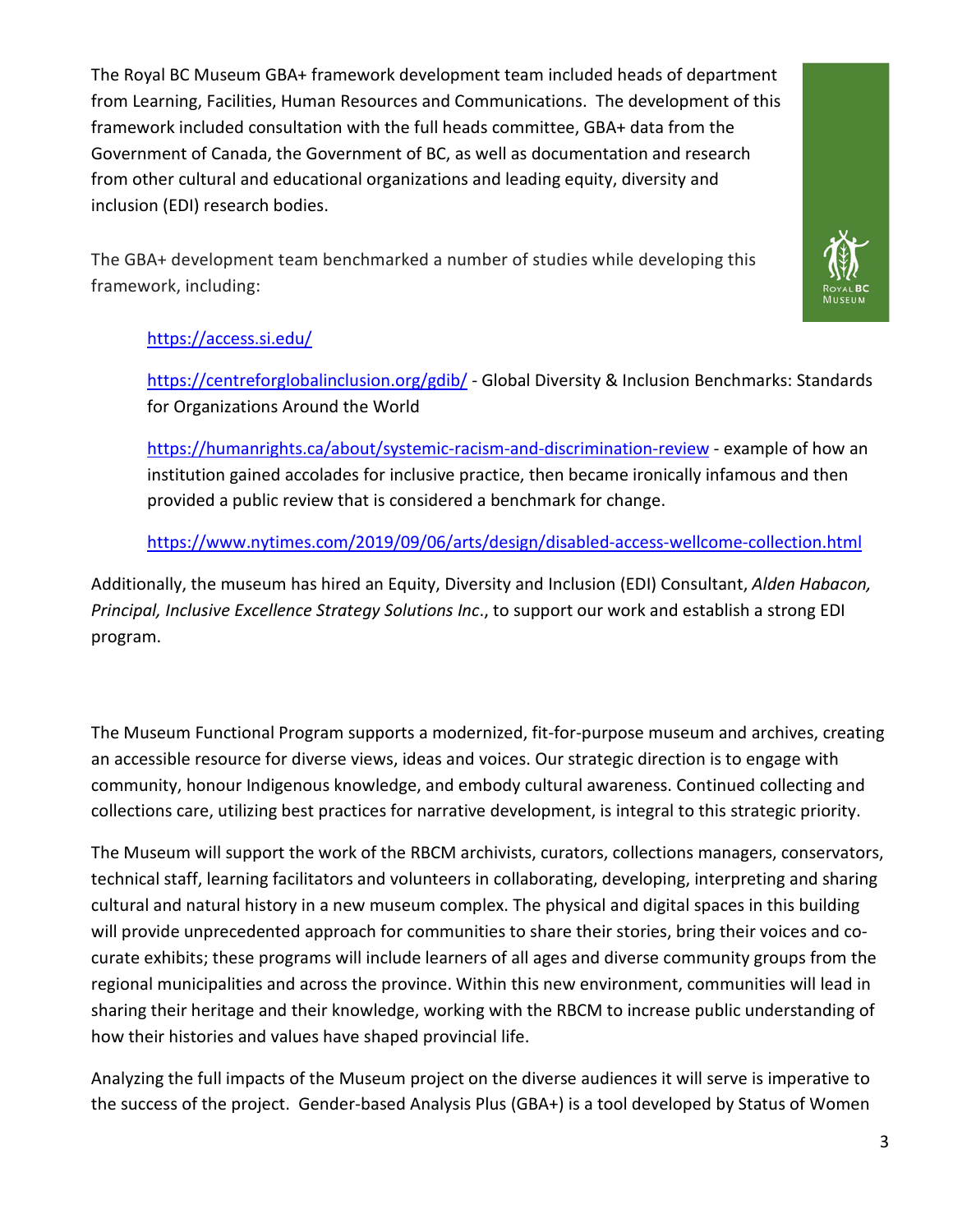Canada to guide this analytical process. Using GBA+ helps assess the potential impacts – positive or negative – of the Museum on diverse groups of women, men and genderdiverse people, to enable the identification of risks and creation of mitigation strategies.

British Columbians are not homogenous. There is considerable diversity in how individuals and groups understand, experience, and express themselves. Everyone has multiple identity factors that intersect to make them who they are. Gender, ethnicity, religion, sexual orientation, race, age, language, socio-economic status, mental and physical ability, education, language, and geography all play a role.



The GBA+ framework and toolkit will be used as the Museum project moves forward, including evaluation at each stage.

#### *1.1 Territorial Acknowledgement*

The Royal BC Museum is located on the traditional territories of the Lekwungen (Songhees and Xwsepsum Nations). We extend our appreciation for the opportunity to live and learn on this territory.

The museum and archives will continue to provide territorial acknowledgements online, onsite and in corporate materials. Acknowledging territory is an act of alliance, and a practice for reconciliation. Additionally, why we strive to do meaningful territorial acknowledgements will be shared with staff, volunteers and visitors.

"<sup>1</sup>Meaningful territorial acknowledgements develop a closer relationship with the land and stewards of the place by recognizing the living history and connections of ourselves with other communities.

Learning to do a territorial acknowledgement takes time. You can learn from other leaders and colleagues. As you build connections with the land, you also build connections with and belonging to Indigenous community; it enables you to engage with education and community in the classroom, together. Modelling a territorial acknowledgement creates space to talk about systemic change.

By providing a meaningful territorial acknowledgment, you are deepening your understanding and incorporation of Indigenous knowledge systems and perspectives in your practice."

The Museum will also include Indigenous voices and co-creation into the cultural landscapes and in the creation of culturally appropriate spaces.

#### *1.2 What is an open and inclusive museum?*

An inclusive museum supports and celebrates a culture that:

- fosters greater openness and accountability
- enhances public participation and engagement

relationship/#:~:text=Meaningful%20territorial%20acknowledgements%20develop%20a,a%20territorial%20acknowledgement%20is%20protocol.

<sup>1</sup> Excerpt from *Understanding Territorial Acknowledgement as a Respectful Relationship*,

https://opentextbc.ca/indigenizationinstructors/chapter/understanding-territorial-acknowledgement-as-a-respectful-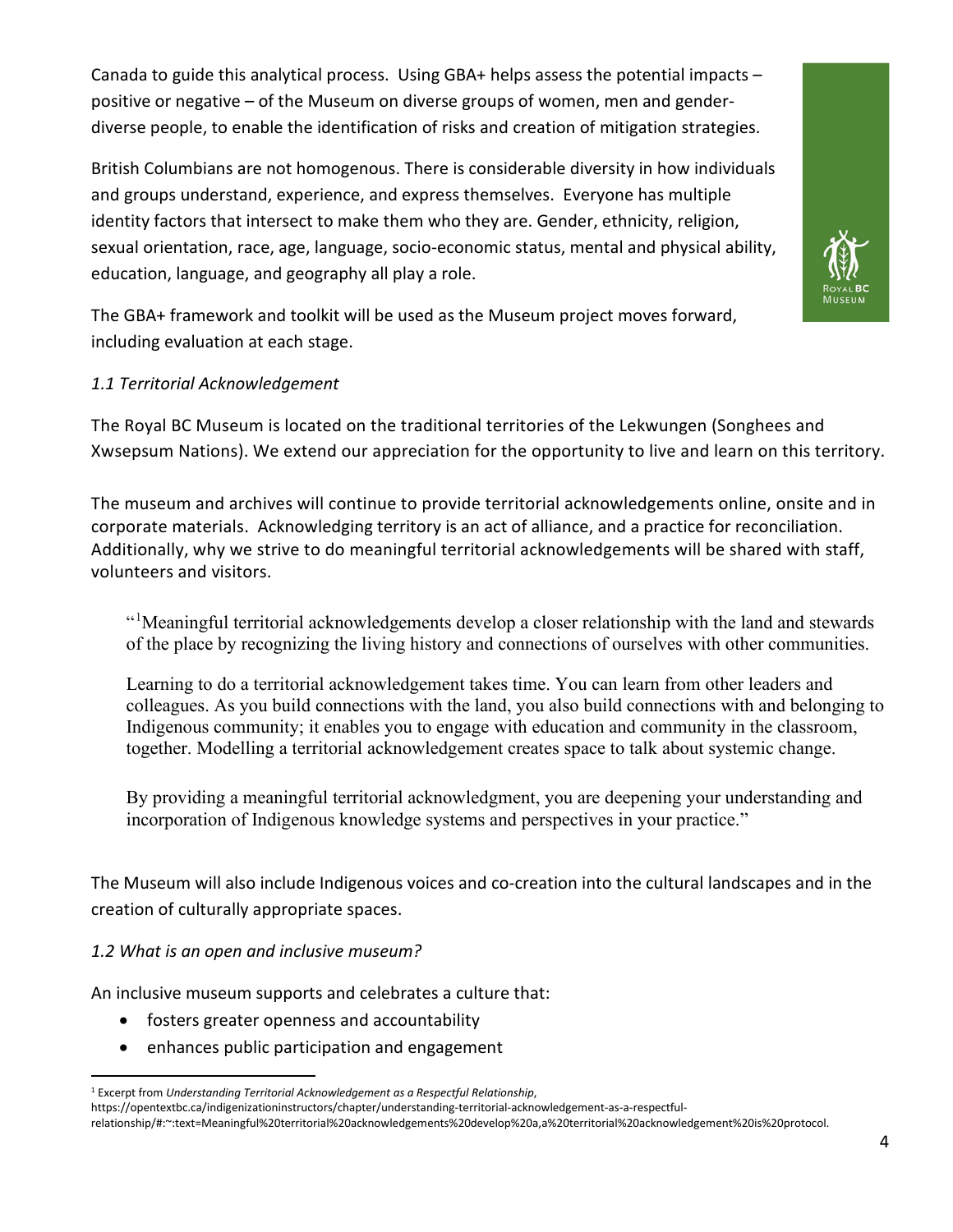- creates a more efficient and responsive organization
- welcomes and is safe for all staff, volunteers, and users

The RBCM is strongly committed to increased equity, diversity and inclusion in all hiring and recruitment programs. We are committed to the removal of systemic barriers and biases, to enact the practice of inclusion so that all individuals have equal access to and can benefit from the programs by ensuring candidate's needs are accommodated. RBCM will recognize and value diversity and equity and making a concerted effort to ensure the inclusion of diverse and underrepresented populations, meaning that individuals must be and feel valued, respected and equally supported. By partnering with community resource centres, native friendship centres, and intercultural associations on our recruitment outreach activities, we increase the diversity of our candidate pool. We will be establishing an Indigenous Internship Program, open to all ages, intended to provide participants the experience of working in all areas of a museum.

Transparency in processes can build public trust. Putting information in the hands of the public and being responsive to feedback can also increase public participation and engagement, which ultimately strengthens the museum and archives' ability to meet its mandate.

An inclusive museum recognizes that there are barriers to public participation in traditional museum structures. These barriers can prevent segments of the population from participating in, or benefiting from, museum programs and initiatives.

Programmatically, the Museum will:

- Accommodate new voices and narratives in the stories of BC; the galleries
- Provide space for the Indigenous Collections in a culturally safe environment
- Support an Indigenous Artist Coop and cultural sharing program
- Provide space for outdoor public art
- Support learning spaces
- Reflect the expressions of the cultural and natural heritage of the site

#### *1.3 Why is it important to be inclusive?*

An inclusive and open museum can:

- help reflect as many voices as possible when decision-making and providing services and programs
- ensure that museum decisions reflect diverse perspectives and serve multiple needs
- allow the museum and archives to draw from a greater diversity of knowledge, which would in turn allow for more effective programs and services

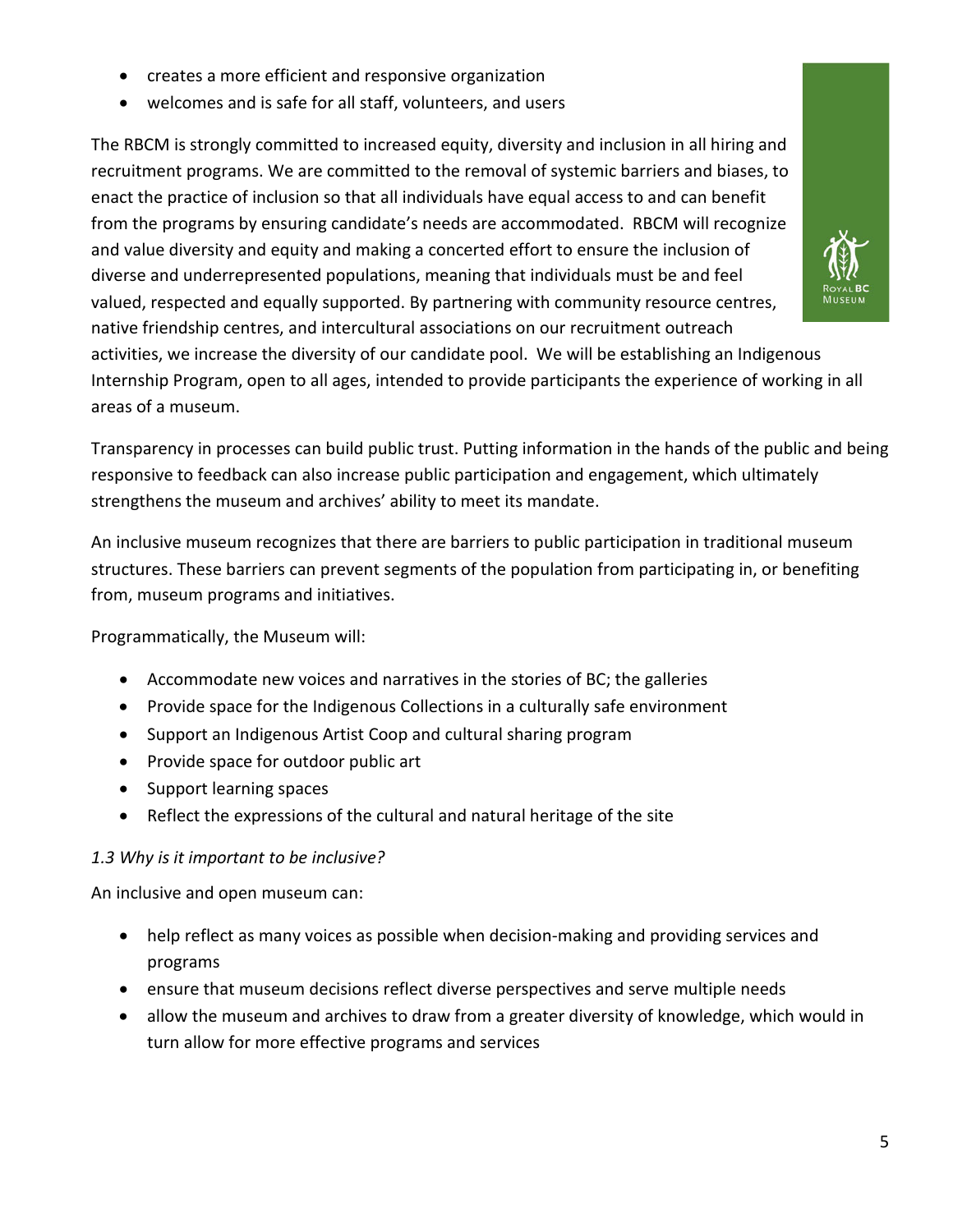The RBCM can facilitate solutions to barriers to engagement by giving consideration, for example, to physical accessibility (ramps, sign language or other interpretation), Indigeneity (territorial acknowledgement) and gender (respectful pronouns/facility decisions).

The GBA+ approach will help identify barriers and reduce them to ensure that the museum is inclusive.

Where possible, the building adjacency diagram provides for the safety of visitors and staff, collections, levels of security requirements for collection access, functional flexibility, building system environmental controls and the efficiency and economy of construction. Among many important ideas and goals, it aims to:



- Create levels of accessibility, both visitor directed and facilitated, providing multiple opportunities for visitors to interact with the galleries/stories being told; and share their knowledge through co-curation
- Show the work of the museum in creating and sharing authority on knowledge
- Provide flexible learnng spaces

Accessibility is an important objective of the BC Building Code. It ensures buildings are designed and constructed so people with disabilities can reasonably access and move around within the building and use the building facilities. Our intention is to have the new building design meet and exceed the newest edition of BC's Building Access Handbook to support accessibility for all.

Accessibility in program development will mean incorporating many different lenses and tools into process development and delivery. These will include but at not limited to:

- Leveraging technology to be both an interpretive tool and a tool of accessibility; digital skills mandatory for all staff
- Following a social justice model for accessibility that considers inclusion from the standpoint that everyone belongs and that all people have a range of abilities and disabilities that need to be catered to (Loewen & Pollard, 2010)
- Incorporating universal design from the beginning which considers all audiences and levels of ability, rather than single populations that are targeted at the expense of others
- Involving people in the design process, and performing user-testing and evaluation with people with disabilities
- Incorporating pan-organizational 'inclusive language' training, ongoing EDI learning for all levels of staff and volunteers
- Working with experts to develop programs for people with development differences: sensoryfriendly design and programmatic access with/for varied audiences; prototyping and remedial/summative evaluations with users and care-givers [includes people living with autism, dementia/Alzheimer's, etc.)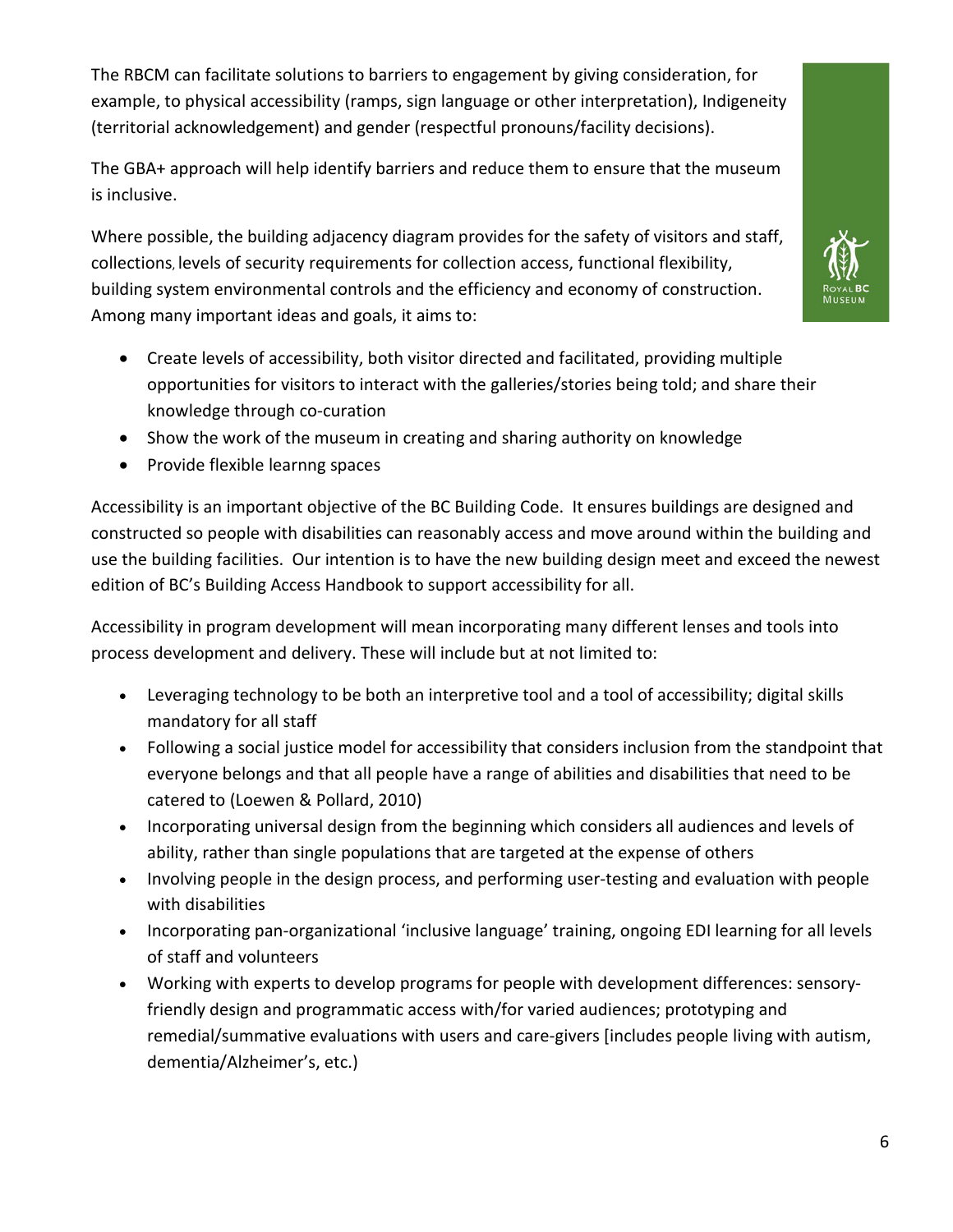#### **2.0 The Gender-based Analysis Plus (GBA+) Framework**

#### *2.1 What is Gender-based Analysis Plus (GBA+)?*

 $^{2}$ GBA+ is an analytical process used to assess how diverse groups of women, men and nonbinary people may experience policies, programs and initiatives. The "plus" in GBA+ acknowledges that GBA goes beyond biological (sex) and socio-cultural (gender) differences. In addition to sex and gender, GBA+ considers multiple other identity factors, such as mental or physical disability, race, national or ethnic origin, indigeneity, age, language and sexual orientation. GBA+ also considers systemic barriers and their resulting impacts, both intended and unintended, on people's lives.



#### *2.2 How the GBA+ framework will be applied to the Museum*

GBA+ will be incorporated at all stages of the Museum project including infrastructure planning and functional program design and evaluation. The RBCM has already been using pieces of the GBA+ framework in the normal course of business. The museum and archives will continue to consult and engage with stakeholders to develop programs and look for opportunities to make changes. These changes will improve inclusivity, and mitigate potentially negative impacts of decisions.

The Museum team will follow the GBA+ framework for development of the functional program. This framework follows a prescribed process of continual improvement:

<sup>&</sup>lt;sup>2</sup> Government of Canada, Status of Women; GBA+ Guide Inclusive and Open Government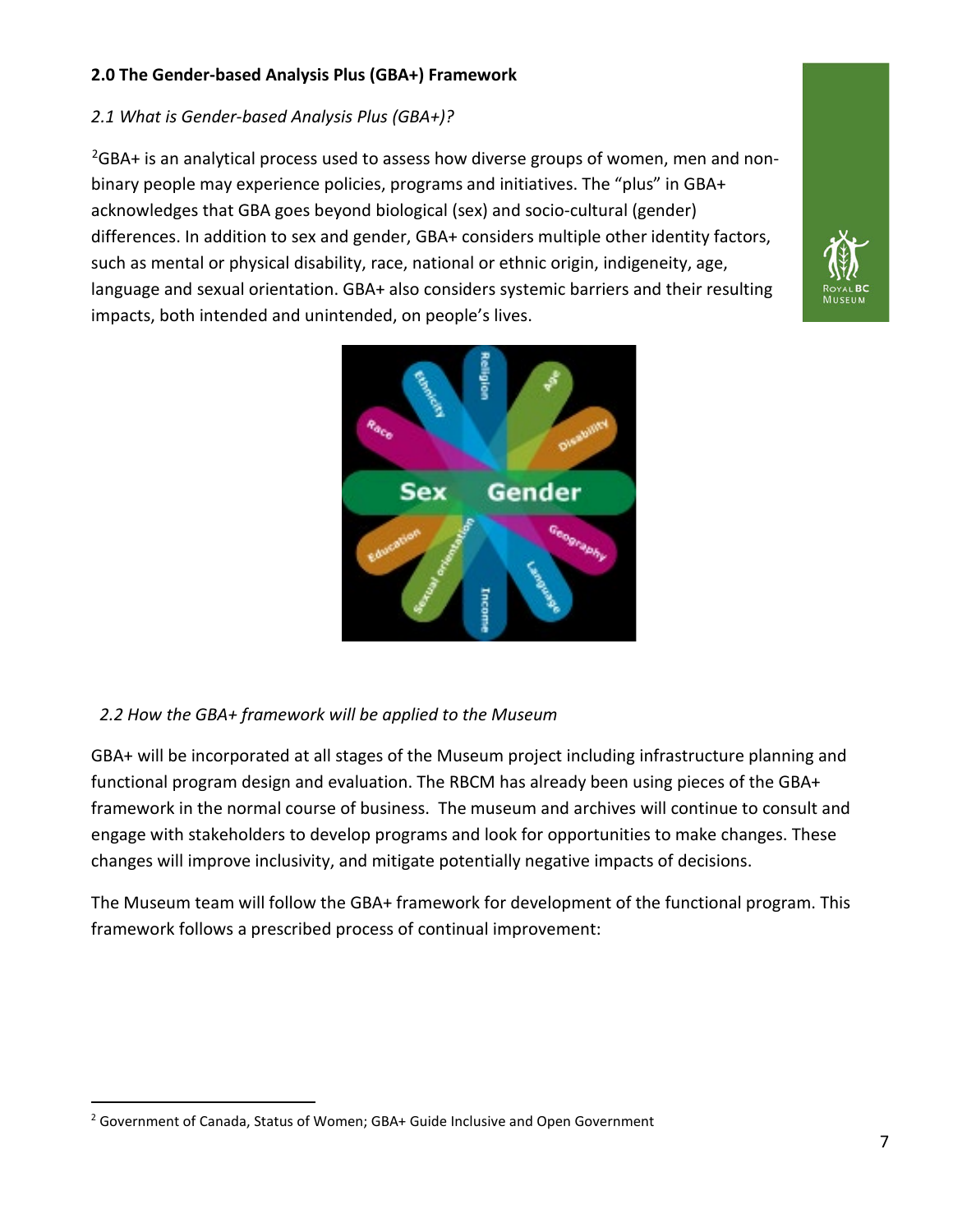



- 1. The first step will be to identify the context, gender and diversity issues presented by the Museum.
	- How might different groups engage with the Museum?
	- Will Museum programs affect people of different identities in different ways?
	- $\bullet$  How will data be collected and published as part of the Museum functional planning  $$ and from and about whom?
- 2. Next, it is important to challenge the assumptions and inherent biases of the Museum project. Working with the RBCM's Equity, Diversity and Inclusion (EDI) consultant some of the areas investigated will be:
	- What assumptions will be challenged?
	- What personal information will people need to provide to access this programs and services at the Museum?
	- What are the considerations that should be integrated in to the programs so that marginalized groups feel comfortable providing information to the museum?
	- Will different groups (such as men, women, non-binary people, youth, or seniors) have different levels of access to the tools used (for example, different levels of Internet access or digital literacy)?
	- What barriers will communities face in accessing the consultation process on the Museum?
	- What barriers will communities face in accessing the Museum?
	- Does a particular group use a particular platform already? Will it be easier for that group to participate through that particular platform?
	- Lab spaces and archives access will need to be considered with non-traditional (museum) users in mind. What are the considerations that should be integrated into decisions on those spaces so that new user groups feel comfortable working at or with the Museum?

The RBCM will work to connect with underserved audiences and identify opportunities to engage and provide service to these groups. Current opportunities in community include: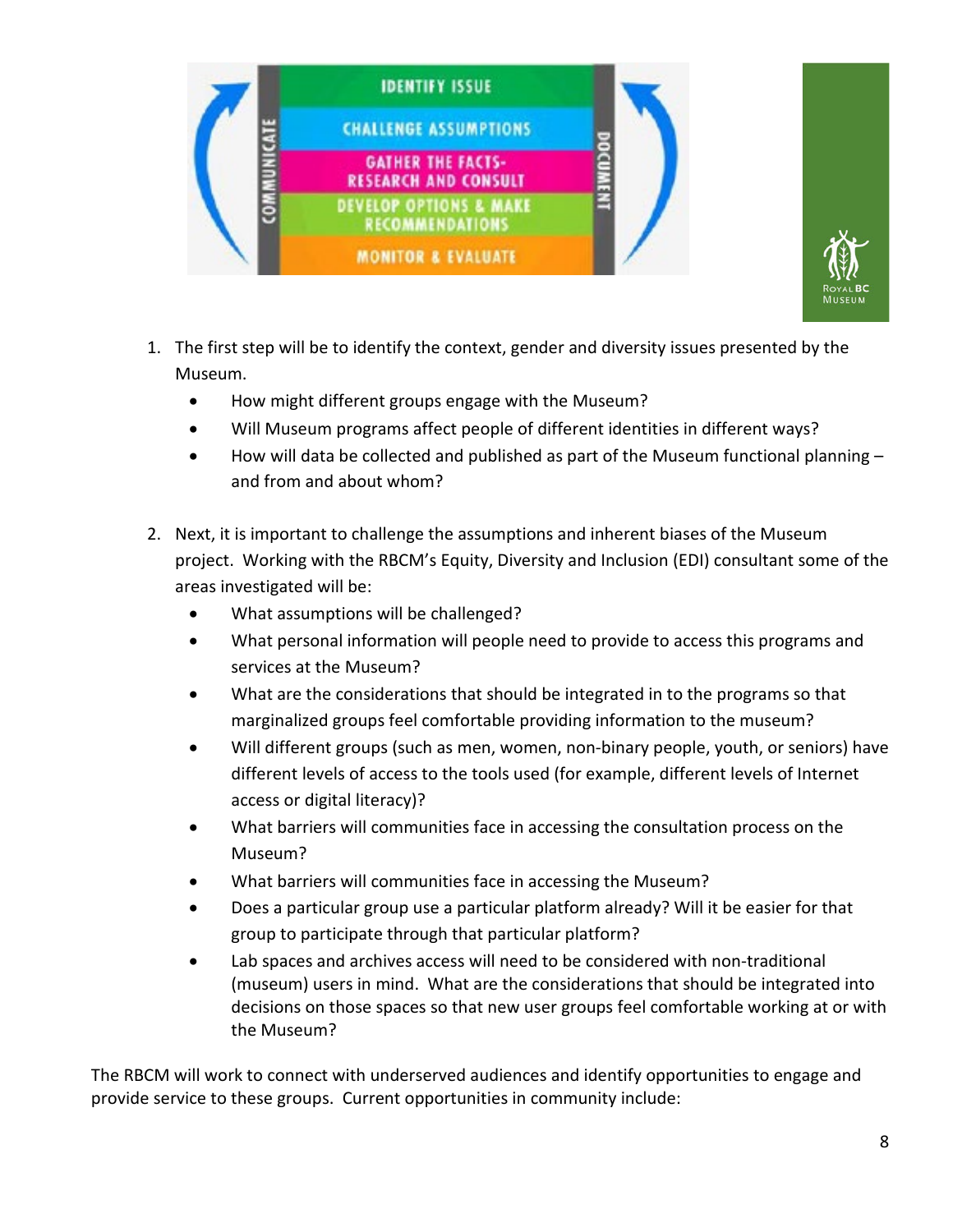- Low income individuals/families; incorporate free and sponsored programming
- Indigenous community in Esquimalth; Songhees, Hul'qumi'num, and adjacent WSANEC Nations.
- Newcomers/refugees [not new citizens] partner with Intercultural Association (ICA) to provide orientation to BC newcomer programs; ESL workshops using collections, etc
- Under represented peoples, individuals/families whose histories/stories are not found in exhibits/galleries; co-create exhibit content, learning programs and education materials



- People with development differences; sensory-friendly design and programmatic access with/for varied audiences – prototyping and remedial/summative evaluations with users and care-givers [includes people living with autism, dementia/Alzheimer's, etc.)
- 3. Once the potential impacts of the Museum have been identified, the next step is to gather information, through research and consultation. The RBCM will also use existing data such as the *Indigenous Voices on Modernization Report* (2019), and the *EventCorp* visitor survey reports; and reach out and listen to under-represented groups, such as the Rick Hansen Foundation, Intercultural Association (ICA) and the Indigenous Advisory and Advocacy Committee (IAAC), in order to collect and interpret the data correctly.
	- Consult with community organizations and relevant sectors to understand their priorities for the Museum.
- 4. After the quantitative and qualitative data analysis has been completed, the next step is to develop options and make recommendations. Doing so will ensure that there are solutions to any negative impacts raised in the data-gathering exercise.
	- Provide access to the information gathered through a digital platform that is free to use and does not require users to submit their personal information.
	- Conduct a community impact analysis.
	- Inter- departmental work to publish data and analyze what is important to the communities consulted.

Seek further community input and/or comment on options and recommendations.

To determine the Museum neighbours' needs as related to the Museum, community needs assessment workshops will be undertaken in the neighborhood. Possibilities include:

• SD partner programs with elementary/secondary schools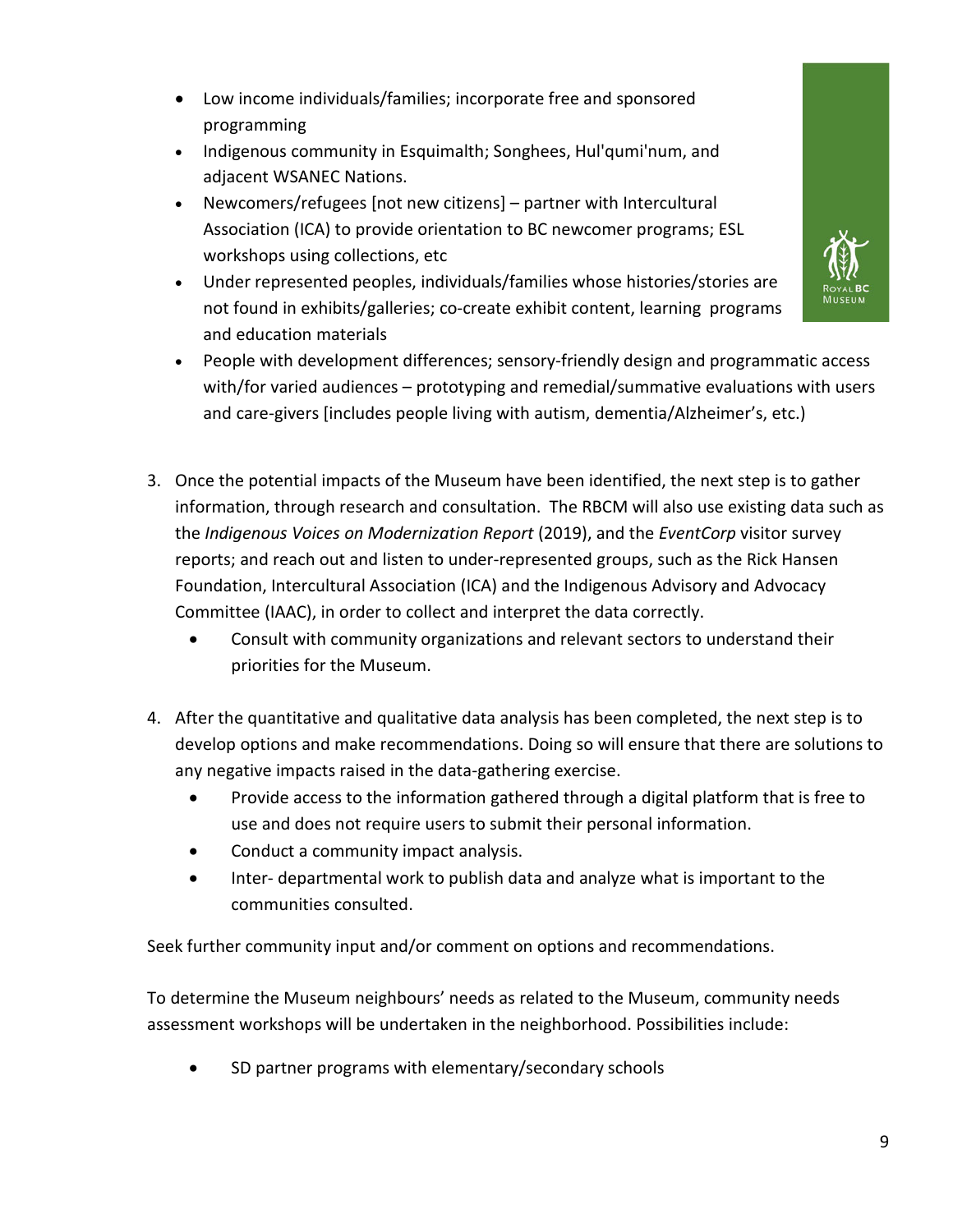- Senior care home/ assisted living facilities through program support; codeveloped program content
- Place-based interpretation and interactive experiences
- Members of Indigenous community are involved in the creation and development of cultural landscapes

Accessibility will take many forms and consider multiple audiences. Forms include:

- Virtual: tours through media broadcast lab, school programs using VR technology; youth generated VR content
- Physical: ramping, dimmable sensory-friendly lighting for those on spectrum
- Tactile: hands-on object handling with COVID procedures in place
- Audio: potential for soundscapes outdoors. Oral history booths
- Sensory: scented gardens
- Cost: variations of free, revenue-generating and break-even programming
- Spectrum model across IT/Web access technologies; a spectrum model refers to the range of ability under which people function
- Gender: consideration of gender and appropriate use of language throughout. Working with AMBIT, or other leading, gender diversity consultants

As the Museumprograms are developed, the GBA+ tools will continue to be used to monitor and evaluate. Additional qualitative research methods will be considered to learn how communities are engaging with the Museum and the programs and to determine if any refinement or additional work needs to be done to provide a barrier-free organization.

- 5. Annual reviews, on-going engagement, and continuous improvement processes will be continued. Work will include bringing community in regularly for feedback, surveys, two-year policy review cycles, and the development of a culture of inclusivity and constant change.
- 6. There will be an engagement and communications plan for this project from the beginning and communications should occur throughout the project and beyond.

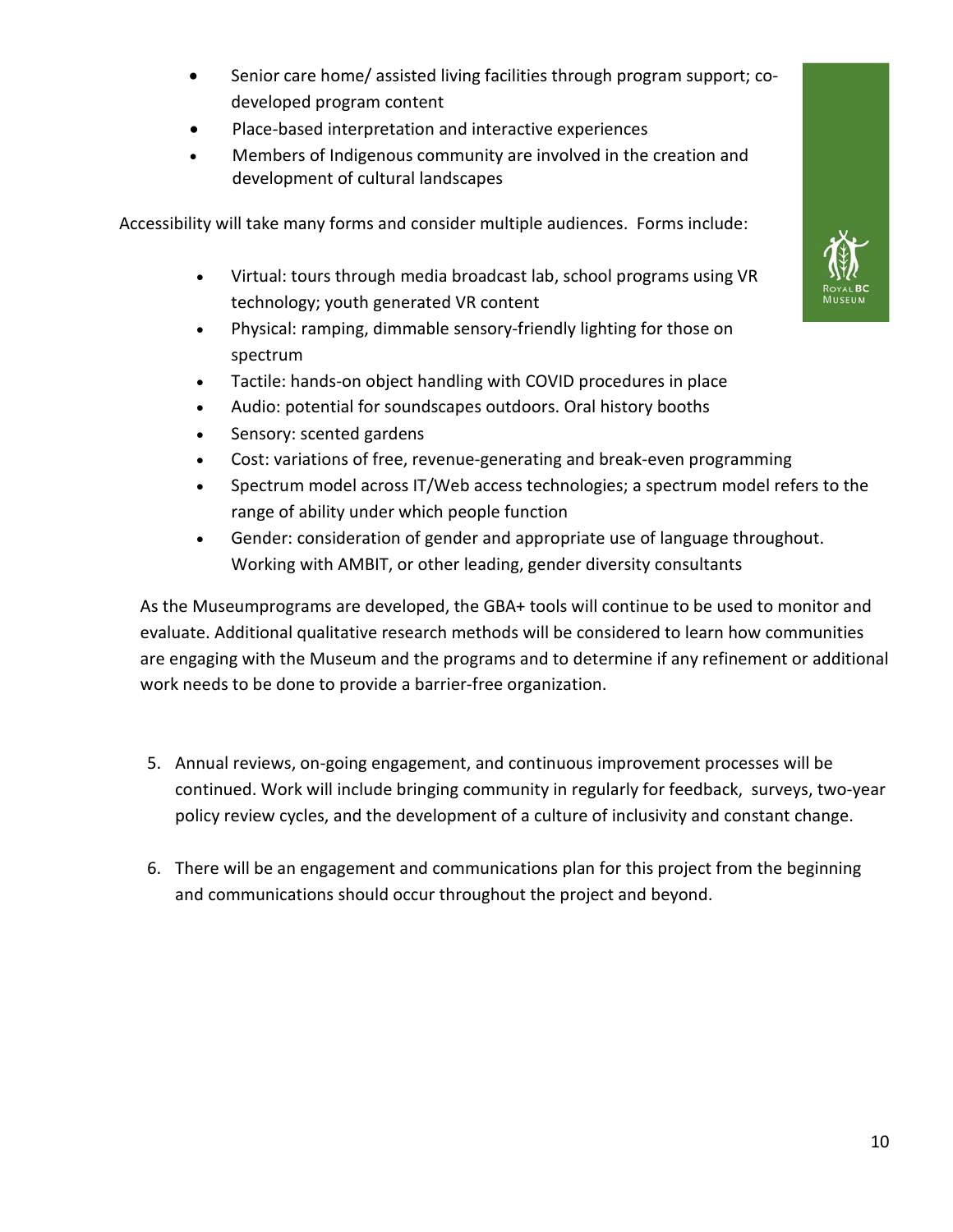#### **3.0 Inclusive Co-creation**

The GBA+ will be applied throughout the development of the Museum project, both online and offline, and particularly in a co-creation process for the on-going functional program. Within the discipline of museology, co-creation is defined as a partnership between the public and the museum in which both parties define their needs and goals at a given project's inception, and then work together towards fulfilling them.



#### *3.1 RBCM examples of co creation:*

- Local Indigenous consultations and recommendations on surrounding narratives, cultural safety advice
	- Programmatic:
- Indigenous Summer Artist Studio program, format and delivery devised and confirmed by Indigenous artists through a series of consultations

#### Exhibition:

- *Haq & History* exhibition co-created by RBCM and Punjabi Canadian Advisory Committee members and installed in RBCM Pocket Gallery 2019
- *Tale of Two Families* exhibition co-created by RBCM and Chinese and French-Canadian families and installed in RBCM Pocket Gallery 2020

Large-scale summer exhibitions:

• *Family: Bonds & Belonging* and *Orcas* interpretive framework co-developed by crossdepartmental team and community stakeholders [including researchers, Indigenous/Cultural experts, youth and teachers]

Inter-cultural co-creation projects resulting in exhibitions and educational resources:

• Chinese Canadian Historical Wrongs initiative, *Landscapes of Injustice*, Japanese Internment Dispossession SHHRC project

#### RBCM Strategic Planning:

• Learning Strategy (new strategy in development) co-developed with Learning team and community stakeholders through design-thinking workshops.

#### *3.2 Importance of inclusive co-creation processes*

It will be important to use the principles of GBA+ throughout the on-going co-creation program growth and development. In order to continue to meet the needs of the diverse audiences the RBCM will serve,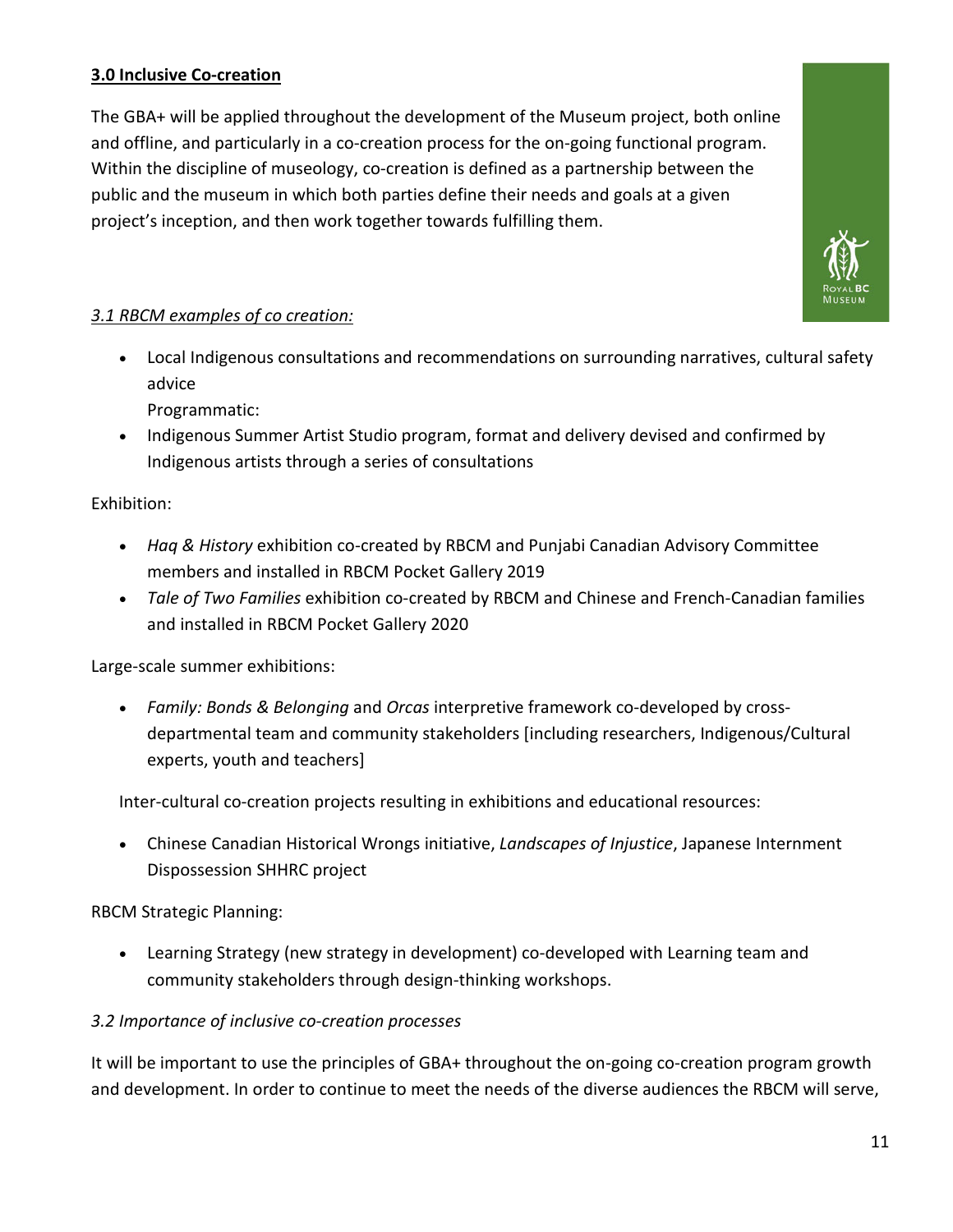it is important to include those people in the development of the plans in order to strengthen our institutional position and credibility as a relevant community hub responsive and in-service to all citizens.

#### *3.3 Best practices for inclusive co-creation*

#### Assess participation barriers

As part of the GBA+ planning, a review of possible barriers to participation in Museum consultation will be done and challenges responded to. Barriers may include, but are not limited to:

- a lack of access to transit
- low digital literacy
- physical, socio-economic or language barriers

#### Partnerships

Certain marginalized populations may lack the resources to participate in collaborations. This limits their opportunity to participate. Resources will be allocated to support meaningful engagement with these groups. The development of trust-based relationships with under-represented groups is important. Doing so will give voice to community needs and interests in the functional program decision-making process and ensure significant and continual commitment to the museum long-term.

Questions to be considered when developing relationships include, but are not limited to:

- What are their key priorities?
- Are there any internal tensions to be aware of?
- What are the protocols associated with engaging with the community?
- Are there things to know that can ease engagement without injecting biases?

#### Tools and Technology

A variety of ways to participate (such as online or in person or via mailed out content/surveys) will be used so that people can do so in a way that works for them.

#### **Facilitators**

The RBCM learning team are trained facilitators with a depth of experience facilitating community consultations. With groups that require more specialized knowledge or where people may feel more comfortable sharing their thoughts with a third-party facilitator, collaboration with community experts (eg: Indigenous communities) will be included. Additionally, special consultants and contractors will be utilized to ensure attention to cultural differences and ensure appropriate engagement and safety protocols are in place.

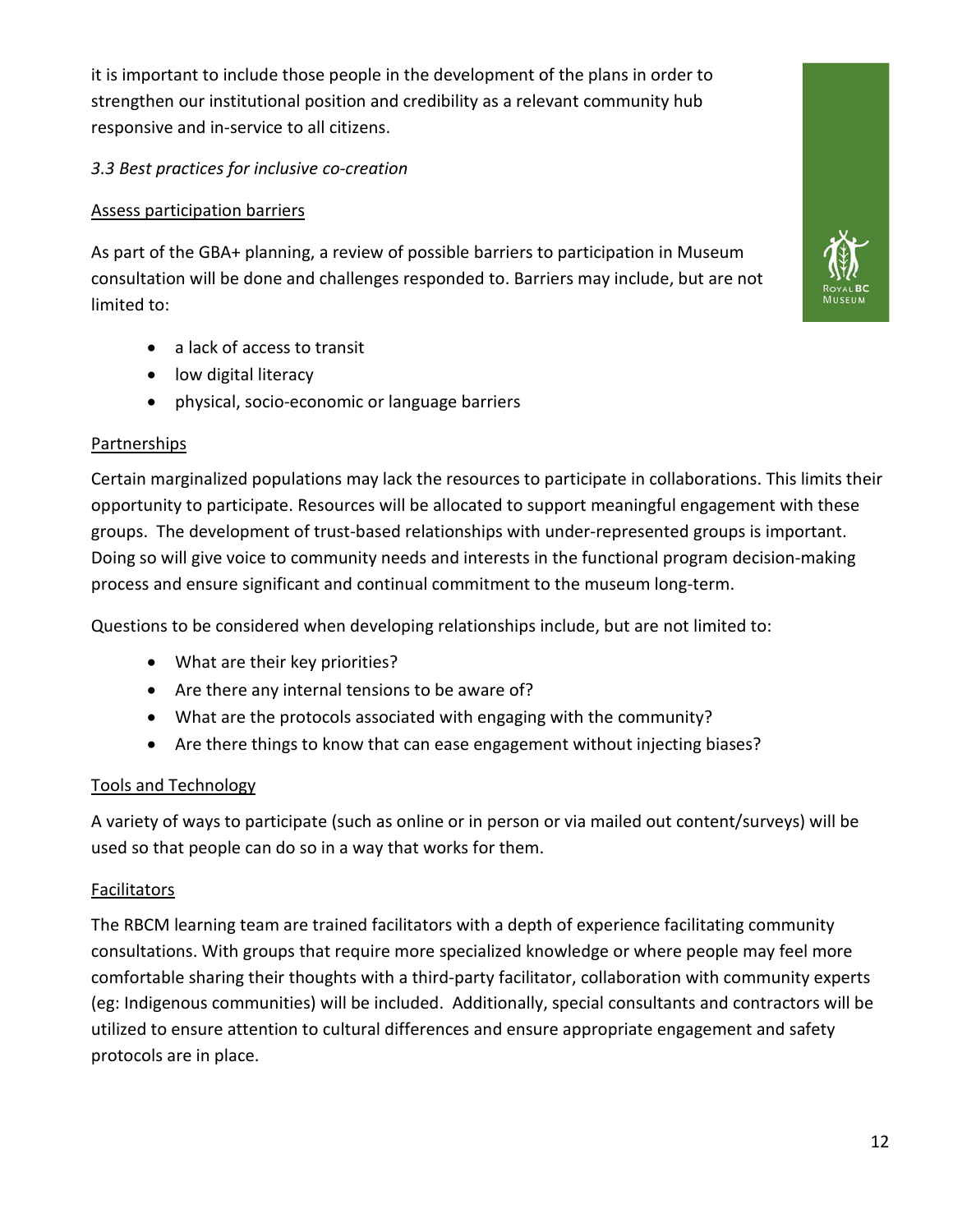Follow-up

Where possible, the decision-making processes will give power to communities to make choices about Museum policies or programs that impact them. These processes will be endorsed and understood by decision-makers. All results will be communicated back to the communities that engaged. This will help maintain existing relationships and build trust, which will increase participation and engagement in future consultations.



#### **MUSEUM Project Schedule (as at October 21, 2021)**

| December 2021 |
|---------------|
| January 2021  |
| <b>XXXXXX</b> |
| <b>XXXXXX</b> |
| <b>XXXXX</b>  |
|               |
| <b>XXXX</b>   |
|               |
| <b>XXXX</b>   |
| <b>XXXX</b>   |
| <b>XXXX</b>   |
| <b>XXXXX</b>  |
| <b>XXXX</b>   |

In the Request for Qualification process, we have requested that the proponent provide a response on adopting the GBA+ requirements.

The BC Builders Code by was established to promote gender equity, diversity and inclusion on construction sites in BC and sets a standard code of conduct for workers on construction sites in BC. During the Request for Qualification and/or Request for Proposal process and throughout the project we will require that the successful contractor create an acceptable worksite that if free from hazing, harassment and bullying and is more diverse, productive, positive and innovative - to ensure a safe and productive environment for all workers, improve overall safety, retention of skilled tradespeople and reduce overall project risk.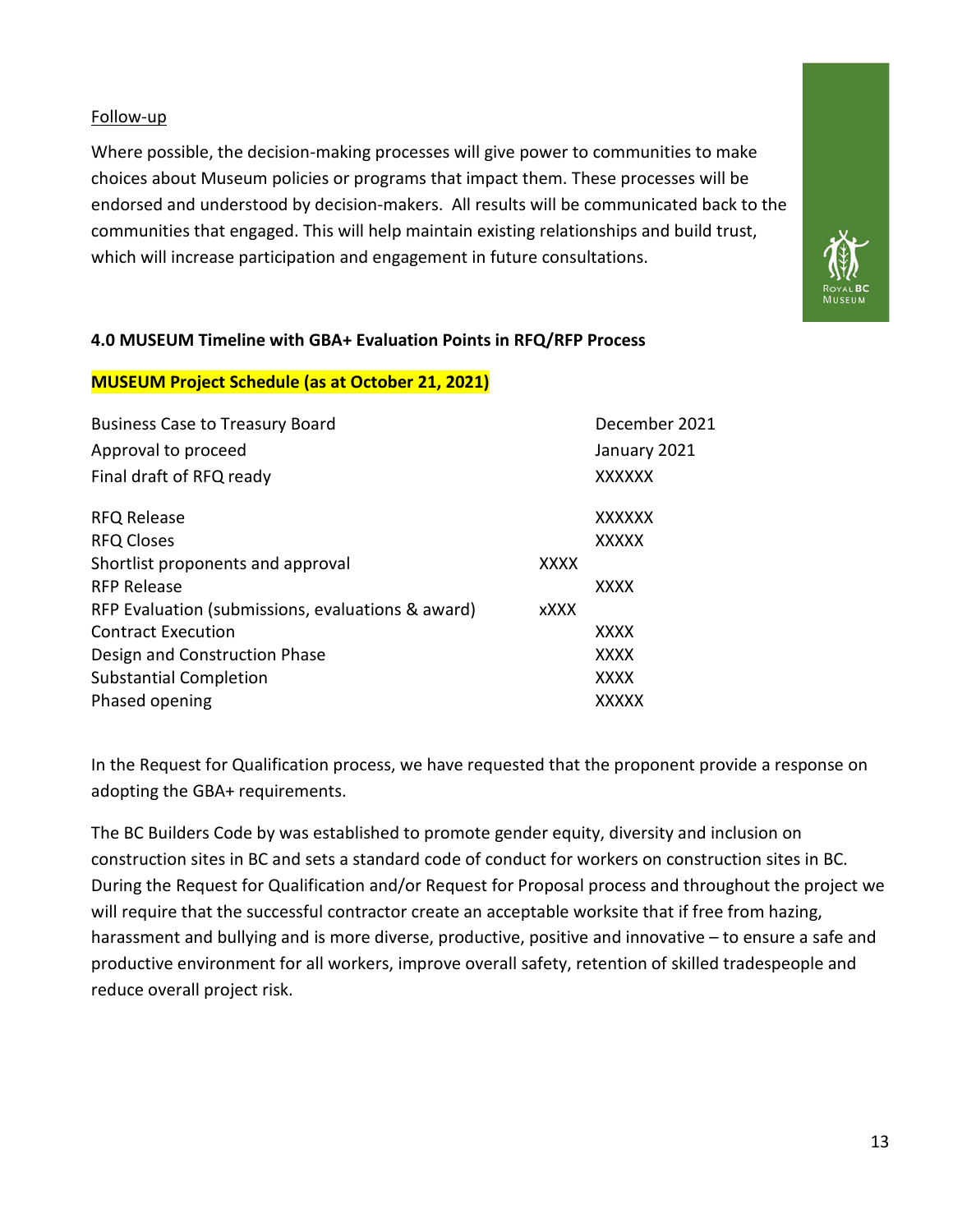

#### **5.0 Addenda**

- 5.1 Intersectionality Job Aid, Status of Women
- 5.2 Introduction to GBA+ Application by Function, Status of Women
- 5.3 Research Checklist, Status of Women
- 5.4 GBA+ Gender- based Analysis Plus, Province of BC, Gender Equity
- 5.5 Demystifying GBA+ Job Aid, Status of Women
- 5.6 Resources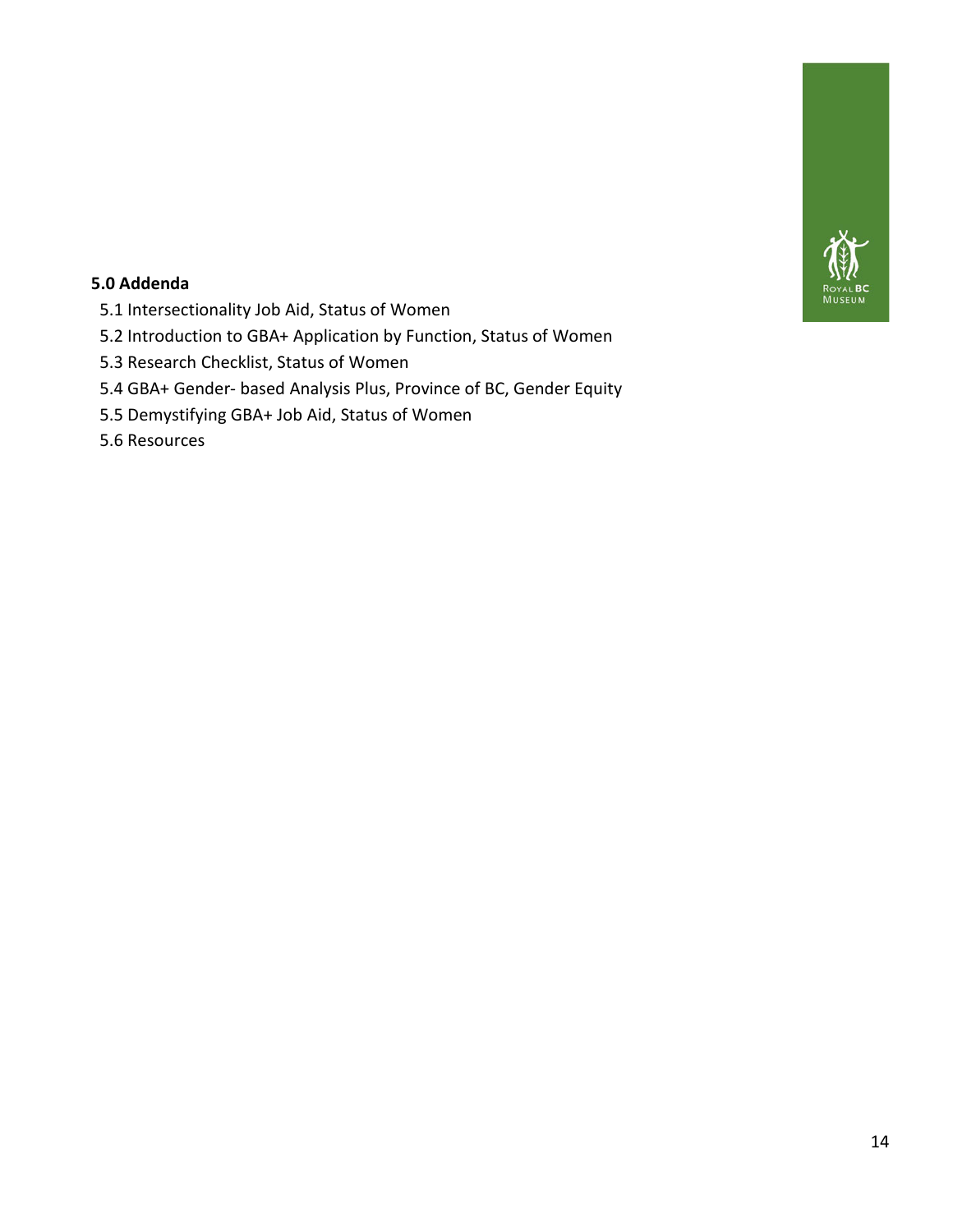#### 5.6 Resources

The Royal BC Museum Museum GBA+ framework is intended to provide guidance in both GBA+ application and decision-making in relation to the infrastructure and functional program of the Museum. The information in the framework has been adapted from the Government of Canada Status of Women Canada's GBA+ resources and templates and the Province of British Columbia Ministry of Finance Gender Equity, along with other resources.

Canadian/BC Demographics:

Disaggregated demographic data collection in British Columbia: The grandmother perspective https://bchumanrights.ca/publications/datacollection/

https://www.statcan.gc.ca/eng/topics-start/gender diversity and inclusion

https://www150.statcan.gc.ca/n1/pub/91-551-x/91-551-x2017001-eng.htm population projections 2011-2036

#### Accessibility and Inclusion Resources:

https://www.rickhansen.com/become-accessible/accessibility-resources https://www.ambitgenderdiversity.com

PSA:

https://www2.gov.bc.ca/gov/content/home/accessible-government/toolkit

https://www2.gov.bc.ca/gov/content/governments/services-for-government/service-experiencedigital-delivery/citizen-engagement/ce-handbook

https://www2.gov.bc.ca/gov/content/careers-myhr/all-employees/working-with-others/addressissue

https://www2.gov.bc.ca/gov/content/careers-myhr/about-the-bc-public-service/diversityinclusion-respect?keyword=diversity

https://www2.gov.bc.ca/assets/gov/careers/all-employees/working-with-others/wordsmatter.pdf

https://gww.gov.bc.ca/gender-equity

https://gww.gov.bc.ca/sites/default/files/background/file/2018/0517/draftprinciples.pdf https://www2.gov.bc.ca/gov/content/governments/services-for-government/service-experiencedigital-delivery/citizen-engagement/ce-handbook